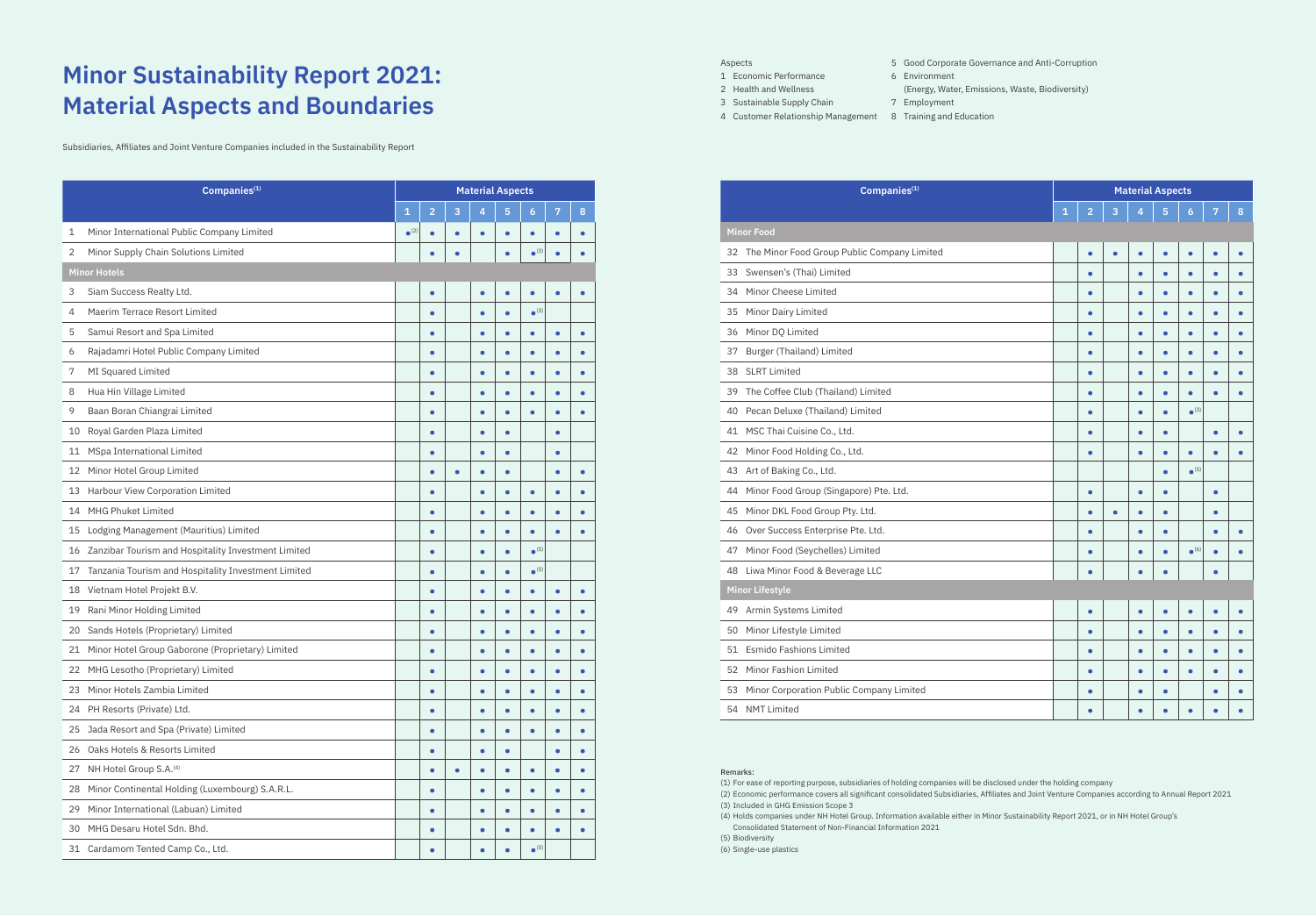AR: 2021 Annual Report - Form 56-1 One Report SR: 2021 Sustainability Report

Remarks: (1) All GRI Disclosures in the table refer to GRI Standards 2020 (2) People: https://www.minor.com/storage/download/sustainability-reports/2021/mint-people-en.pdf

CT: Chapter on Minor's Website

(3) Value Chain: https://www.minor.com/storage/download/sustainability-reports/2021/mint-valuechain-en.pdf (4) Planet: https://www.minor.com/storage/download/sustainability-reports/2021/mint-planet-en.pdf

(5) Governance: https://www.minor.com/storage/download/sustainability-reports/2021/mint-governance-en.pdf

(6) Shared Value: https://www.minor.com/storage/download/sustainability-reports/2021/mint-sharedvalue-en.pdf

(7) Sustainability Performance Data 2021: https://www.minor.com/storage/download/sustainability-reports/2021/mint-sd-performance-data-en.pdf

## **Minor Sustainability Report 2021: GRI Content Index(1)**

**Website/Remarks**

ew: https://www.minor.com/en/businesses/business-overview

siness Overview: [https://www.minor.com/en/businesses/](https://www.minor.com/en/businesses/business-overview)

hor Hotels: https://www.minor.com/en/businesses/minor-hotels hor Food: https://www.minor.com/en/businesses/minor-food hor Lifestyle: https://www.minor.com/en/businesses/minor-lifestyle

or.com/en/corporate-governance/feedback

| <b>Disclosure</b>             |                                                              |                                           |                                                            |                       |                |                       | <b>CT</b>                 |                                       |                                                             |                                                                                                                                                |
|-------------------------------|--------------------------------------------------------------|-------------------------------------------|------------------------------------------------------------|-----------------------|----------------|-----------------------|---------------------------|---------------------------------------|-------------------------------------------------------------|------------------------------------------------------------------------------------------------------------------------------------------------|
| <b>Number</b>                 | <b>Disclosure Title</b>                                      | $AR^{(1)}$                                | $SR^{(1)}$                                                 | People <sup>(2)</sup> | Value Chain(3) | Planet <sup>(4)</sup> | Governance <sup>(5)</sup> | <b>Shared</b><br>Value <sup>(6)</sup> | <b>Sustainability</b><br><b>Performance</b><br>Data 2021(7) |                                                                                                                                                |
|                               | <b>GRI 102 General Disclosures 2016</b>                      |                                           |                                                            |                       |                |                       |                           |                                       |                                                             |                                                                                                                                                |
| <b>Organizational Profile</b> |                                                              |                                           |                                                            |                       |                |                       |                           |                                       |                                                             |                                                                                                                                                |
| GRI 102-1                     | Name of the organization                                     | 86, 292                                   | 1,110                                                      |                       |                |                       |                           |                                       |                                                             | <b>Business Overview</b>                                                                                                                       |
| GRI 102-2                     | Activities, brands, products, and services                   | 4-7, 86-107                               | $2 - 3$                                                    |                       |                |                       |                           |                                       |                                                             | <b>Businesses &gt; Busir</b><br>business-overview<br><b>Businesses &gt; Mino</b><br><b>Businesses &gt; Mino</b><br><b>Businesses &gt; Mino</b> |
| GRI 102-3                     | Location of headquarters                                     | 86, 292                                   | 110                                                        |                       |                |                       |                           |                                       |                                                             |                                                                                                                                                |
| GRI 102-4                     | Location of operations                                       | 8-9, 358-380                              | $4 - 5$                                                    |                       |                |                       |                           |                                       |                                                             |                                                                                                                                                |
| GRI 102-5                     | Ownership and legal form                                     | 358-380                                   | $\overline{\phantom{a}}$                                   |                       |                |                       |                           |                                       |                                                             |                                                                                                                                                |
| GRI 102-6                     | Markets served                                               | 8-9, 358-380                              | $1, 2-5$                                                   |                       |                |                       |                           |                                       |                                                             |                                                                                                                                                |
| GRI 102-7                     | Scale of the organization                                    | $4 - 11$                                  | 26                                                         |                       |                |                       |                           |                                       | $1 - 3$                                                     |                                                                                                                                                |
| GRI 102-8                     | Information on employees and other workers                   |                                           | 26                                                         | $\mathbf{3}$          |                |                       |                           |                                       | $1-5, 11$                                                   |                                                                                                                                                |
| GRI 102-9                     | Supply chain                                                 |                                           | 42-49                                                      |                       | $3, 5-7$       |                       |                           |                                       |                                                             |                                                                                                                                                |
| GRI 102-10                    | Significant changes to the organization and its supply chain | 83-86                                     | $\overline{\phantom{a}}$                                   |                       | 5,46           |                       |                           |                                       |                                                             |                                                                                                                                                |
| GRI 102-11                    | Precautionary Principle or approach                          | 146-165, 220,<br>228-229, 244,<br>489-490 | 18-21, 90-98                                               |                       |                |                       | $2 - 9$                   |                                       |                                                             |                                                                                                                                                |
| GRI 102-12                    | <b>External initiatives</b>                                  | 76-81,<br>166-171                         | 10-15, 18-21,<br>24-26, 37-41,<br>42-69, 70-87,<br>100-109 | 14-18                 | $1 - 28$       | $3-6, 13-18$          | $3, 5 - 8, 10 - 11$       | $1 - 10$                              | $26 - 31$                                                   |                                                                                                                                                |
| GRI 102-13                    | Membership of associations                                   | 76-81                                     | $12 - 13$                                                  |                       | 11             | $8 - 13$              |                           |                                       |                                                             |                                                                                                                                                |
| <b>Strategy</b>               |                                                              |                                           |                                                            |                       |                |                       |                           |                                       |                                                             |                                                                                                                                                |
| GRI 102-14                    | Statement from senior decision-maker                         | 12-17, 20-25                              | $6 - 9$                                                    |                       |                |                       |                           |                                       |                                                             |                                                                                                                                                |
| GRI 102-15                    | Key impacts, risks, and opportunities                        | 146-165                                   | 18-21, 92                                                  |                       |                |                       | 5                         |                                       |                                                             |                                                                                                                                                |
| <b>Ethics and Integrity</b>   |                                                              |                                           |                                                            |                       |                |                       |                           |                                       |                                                             |                                                                                                                                                |
| GRI 102-16                    | Values, principles, standards, and norms of behavior         | 1, 199-204,<br>207-219,<br>166-168        | 33, 75, 88-99                                              | 10                    |                | 6                     | $1 - 12$                  |                                       |                                                             |                                                                                                                                                |
| GRI 102-17                    | Mechanisms for advice and concerns about ethics              | 214, 217-218,<br>242                      | 25, 99                                                     | $\overline{2}$        | $\overline{2}$ | $2 - 3$               | 12                        |                                       |                                                             | https://www.minor                                                                                                                              |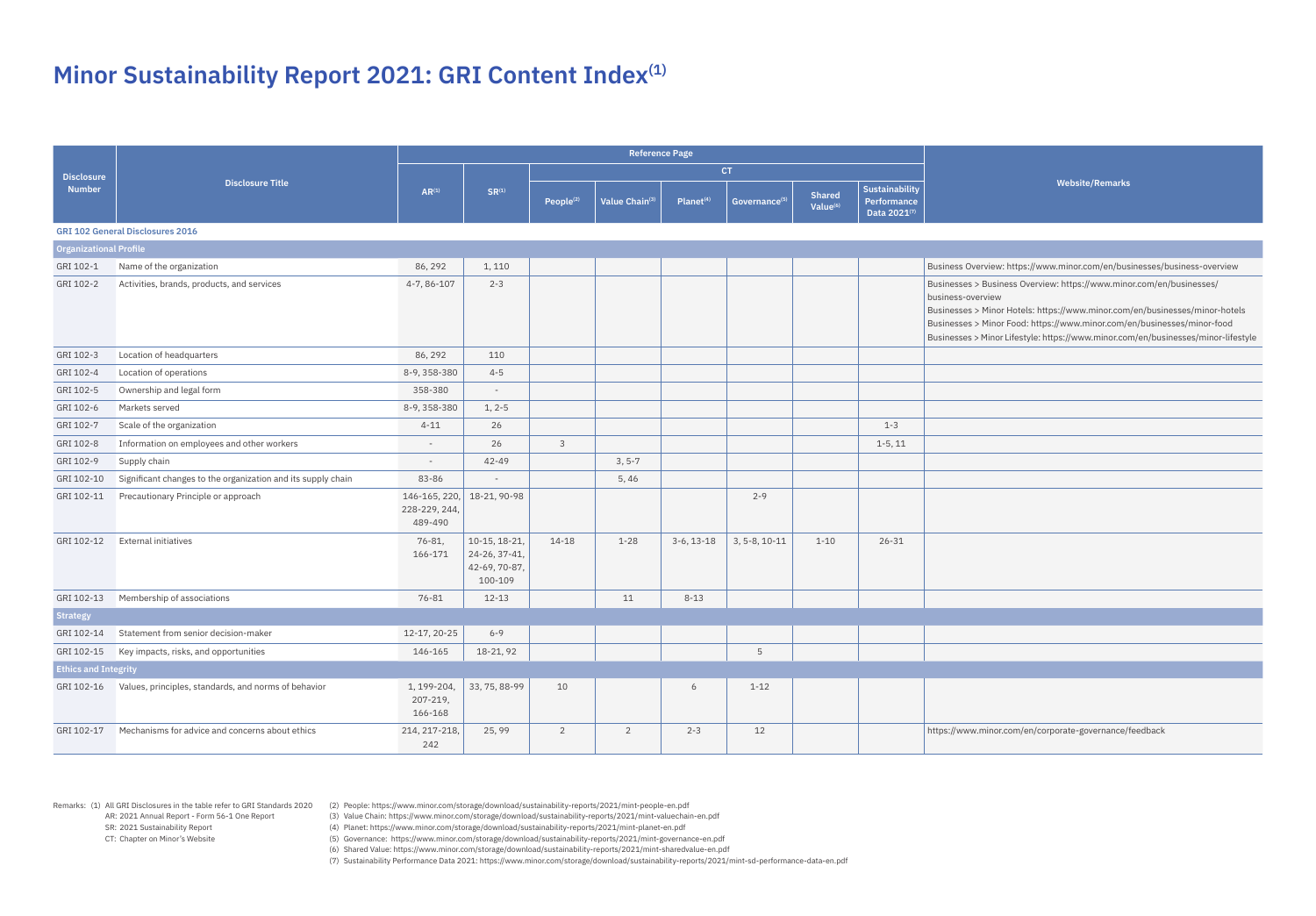Remarks: (1) All GRI Disclosures in the table refer to GRI Standards 2020 AR: 2021 Annual Report - Form 56-1 One Report SR: 2021 Sustainability Report CT: Chapter on Minor's Website

(2) People: https://www.minor.com/storage/download/sustainability-reports/2021/mint-people-en.pdf

(3) Value Chain: https://www.minor.com/storage/download/sustainability-reports/2021/mint-valuechain-en.pdf

(4) Planet: https://www.minor.com/storage/download/sustainability-reports/2021/mint-planet-en.pdf

(5) Governance: https://www.minor.com/storage/download/sustainability-reports/2021/mint-governance-en.pdf

(6) Shared Value: https://www.minor.com/storage/download/sustainability-reports/2021/mint-sharedvalue-en.pdf

(7) Sustainability Performance Data 2021: https://www.minor.com/storage/download/sustainability-reports/2021/mint-sd-performance-data-en.pdf

**Website/Remarks**

or.com/en/sustainability/sustainability-governance-structure

or.com/en/sustainability/sustainability-governance-structure

or.com/en/sustainability/sustainability-governance-structure

or.com/en/sustainability/stakeholder-engagement

or.com/en/sustainability/sustainability-governance-structure

ttps://www.minor.com/storage/download/guidelines/20190827bdf.

nflicts of Interest

or.com/en/sustainability/sustainability-governance-structure

or.com/en/sustainability/sustainability-governance-structure

18-10-210-21, 18-2000-anjor.com/storage/download/corporate-policies/risk-management

or.com/storage/download/corporate-policies/risk-management-pol-

or.com/en/sustainability/sustainability-governance-structure

ttps://www.minor.com/storage/download/guidelines/20201027pdf

Concerns and Whistle-Blower Service

ttps://www.minor.com/storage/download/guidelines/20190827-

pdf

on of the Board

13. Jensation Review of Senior Management

|                   |                                                                                  |                                                            |                          |                       | <b>Reference Page</b> |                       |                           |                                       |                                                      |                                                                              |
|-------------------|----------------------------------------------------------------------------------|------------------------------------------------------------|--------------------------|-----------------------|-----------------------|-----------------------|---------------------------|---------------------------------------|------------------------------------------------------|------------------------------------------------------------------------------|
| <b>Disclosure</b> |                                                                                  |                                                            |                          |                       |                       |                       | <b>CT</b>                 |                                       |                                                      |                                                                              |
| <b>Number</b>     | <b>Disclosure Title</b>                                                          | $AR^{(1)}$                                                 | $SR^{(1)}$               | People <sup>(2)</sup> | Value Chain(3)        | Planet <sup>(4)</sup> | Governance <sup>(5)</sup> | <b>Shared</b><br>Value <sup>(6)</sup> | <b>Sustainability</b><br>Performance<br>Data 2021(7) |                                                                              |
| Governance        |                                                                                  |                                                            |                          |                       |                       |                       |                           |                                       |                                                      |                                                                              |
| GRI 102-18        | Governance structure                                                             | 18-19, 220-230                                             | 18-19, 23                |                       |                       |                       |                           |                                       |                                                      | https://www.mino                                                             |
| GRI 102-19        | Delegating authority                                                             |                                                            | 18-19, 23                |                       |                       |                       |                           |                                       |                                                      | https://www.mino                                                             |
| GRI 102-20        | Executive-level responsibility for economic, environmental,<br>and social topics | 17                                                         | 18-19, 23                |                       |                       |                       |                           |                                       |                                                      | https://www.mino                                                             |
| GRI 102-21        | Consulting stakeholders on economic, environmental,<br>and social topics         | $166 - 167$ ,<br>211-218                                   | $22 - 23$                |                       |                       |                       |                           |                                       |                                                      | https://www.mino                                                             |
| GRI 102-22        | Composition of the highest governance body and its committees                    | 18-19, 220-<br>230, 444-459                                | 18-19, 23                |                       |                       |                       |                           |                                       | $\overline{2}$                                       | https://www.mino                                                             |
| GRI 102-23        | Chair of the highest governance body                                             | 18, 220-222,<br>444                                        | 18-19, 23                |                       |                       |                       |                           |                                       |                                                      |                                                                              |
| GRI 102-24        | Nominating and selecting the highest governance body                             | 200-204                                                    | $\overline{\phantom{a}}$ |                       |                       |                       |                           |                                       |                                                      |                                                                              |
| GRI 102-25        | Conflicts of interest                                                            | 207-208, 211,<br>224-226, 230,<br>240-241, 244,<br>269-270 |                          |                       |                       |                       |                           |                                       |                                                      | CG Guidelines: ht<br>cg-guidelines-en.<br>9. Ethics and Con                  |
| GRI 102-26        | Role of highest governance body in setting purpose, values, and<br>strategy      | 223-224                                                    | 18-21, 23                |                       |                       |                       |                           |                                       |                                                      | https://www.mino                                                             |
| GRI 102-27        | Collective knowledge of highest governance body                                  | 236-237,<br>444-464                                        |                          |                       |                       |                       |                           |                                       |                                                      |                                                                              |
| GRI 102-28        | Evaluating the highest governance body's performance                             | 203, 238                                                   |                          |                       |                       |                       |                           |                                       |                                                      |                                                                              |
| GRI 102-29        | Identifying and managing economic, environmental, and social<br>impacts          | 146-165, 166,<br>216, 230-231                              | 18-21, 23                |                       |                       |                       |                           |                                       |                                                      | https://www.mino                                                             |
| GRI 102-30        | Effectiveness of risk management processes                                       | 146-165,<br>228-229                                        | 18-21, 92                |                       |                       |                       | 5                         |                                       |                                                      | https://www.min<br>policy-en.pdf                                             |
| GRI 102-31        | Review of economic, environmental, and social topics                             | 146-165,<br>221-224,<br>228-229                            | 18-21, 23                |                       |                       |                       | 5                         |                                       |                                                      | https://www.minc<br>icy-en.pdf                                               |
| GRI 102-32        | Highest governance body's role in sustainability reporting                       | 17                                                         | 18-19, 23                |                       |                       |                       |                           |                                       |                                                      | https://www.mino                                                             |
| GRI 102-33        | Communicating critical concerns                                                  | 214, 217-218,<br>242                                       | 99                       | $\overline{2}$        | $\overline{2}$        | $2 - 3$               | 12                        |                                       |                                                      | CG Guidelines: ht<br>cg-guidelines-en.<br>10. Reporting of 0                 |
| GRI 102-34        | Nature and total number of critical concerns                                     | $\overline{\phantom{a}}$                                   | 67,74,94,95              |                       | 26                    | 5                     | $7 - 8$                   |                                       |                                                      |                                                                              |
| GRI 102-35        | Remuneration policies                                                            | 201, 230-231                                               |                          |                       |                       |                       |                           |                                       |                                                      | CG Guidelines: ht<br>cg-guidelines-en.<br>11. Compensatio<br>13. Annual Comp |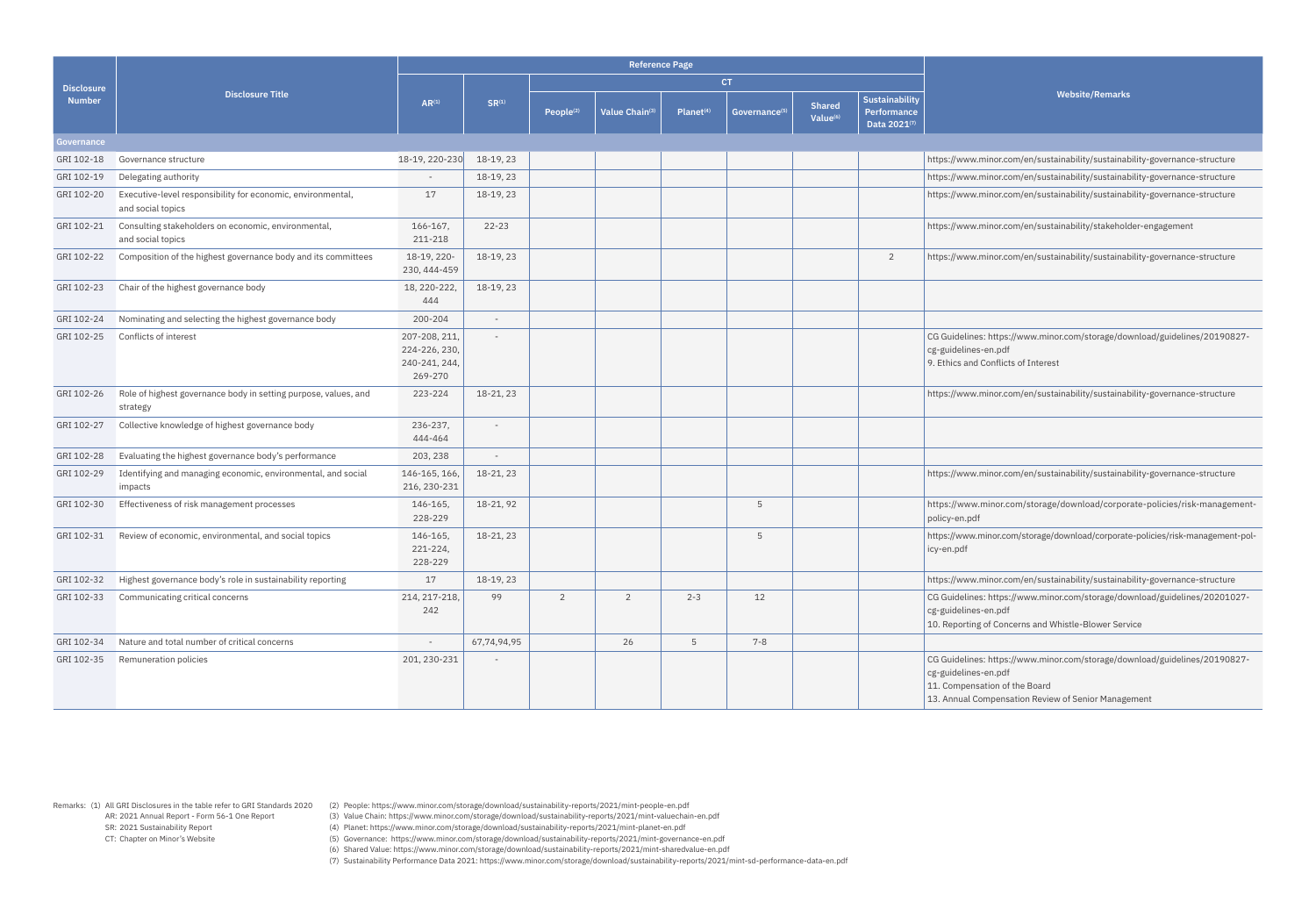Remarks: (1) All GRI Disclosures in the table refer to GRI Standards 2020 AR: 2021 Annual Report - Form 56-1 One Report SR: 2021 Sustainability Report CT: Chapter on Minor's Website

(2) People: https://www.minor.com/storage/download/sustainability-reports/2021/mint-people-en.pdf

(3) Value Chain: https://www.minor.com/storage/download/sustainability-reports/2021/mint-valuechain-en.pdf

(4) Planet: https://www.minor.com/storage/download/sustainability-reports/2021/mint-planet-en.pdf

(5) Governance: https://www.minor.com/storage/download/sustainability-reports/2021/mint-governance-en.pdf

(6) Shared Value: https://www.minor.com/storage/download/sustainability-reports/2021/mint-sharedvalue-en.pdf

(7) Sustainability Performance Data 2021: https://www.minor.com/storage/download/sustainability-reports/2021/mint-sd-performance-data-en.pdf

**Website/Remarks**

Corporate Governance Committee Charter: [https://www.minor.](https://www.minor.com/storage/download/charters/nominating-corporate-governance-committee-charter-en.pdf) wnload/charters/nominating-corporate-governance-committee-

ommittee Charter: [https://www.minor.com/storage/download/](https://www.minor.com/storage/download/charters/compensation-committee-charter-en.pdf) nsation-committee-charter-en.pdf

 $100$ .com/en/sustainability/stakeholder-engagement

 $100 \cdot \text{com}/\text{en}/\text{sustainability}/\text{stakeholder-engagement}$ 

101.com/en/sustainability/stakeholder-engagement

or.com/en/sustainability/stakeholder-engagement

or.com/storage/download/sustainability-reports/2021/mint-grin.pdf

or.com/storage/download/sustainability-reports/2021/mint-gri-ነ.pdf

or.com/storage/download/sustainability-reports/2021/mint-grin.pdf

|                               |                                                            | <b>Reference Page</b>    |                          |                       |                |                       |                           |                                       |                                               |                                                                                           |  |  |  |
|-------------------------------|------------------------------------------------------------|--------------------------|--------------------------|-----------------------|----------------|-----------------------|---------------------------|---------------------------------------|-----------------------------------------------|-------------------------------------------------------------------------------------------|--|--|--|
| <b>Disclosure</b>             |                                                            |                          |                          |                       |                |                       | <b>CT</b>                 |                                       |                                               |                                                                                           |  |  |  |
| <b>Number</b>                 | <b>Disclosure Title</b>                                    | $AR^{(1)}$               | $SR^{(1)}$               | People <sup>(2)</sup> | Value Chain(3) | Planet <sup>(4)</sup> | Governance <sup>(5)</sup> | <b>Shared</b><br>Value <sup>(6)</sup> | Sustainability<br>Performance<br>Data 2021(7) |                                                                                           |  |  |  |
| GRI 102-36                    | Process for determining remuneration                       | 201, 230-231             | $\overline{\phantom{a}}$ |                       |                |                       |                           |                                       |                                               | Nominating and<br>com/storage/dov<br>charter-en.pdf<br>Compensation Co<br>charters/comper |  |  |  |
| GRI 102-37                    | Stakeholders' involvement in remuneration                  | 208                      | $\overline{\phantom{a}}$ |                       |                |                       |                           |                                       |                                               |                                                                                           |  |  |  |
| GRI 102-38                    | Annual total compensation ratio                            | 230-231, 239             | $\overline{\phantom{a}}$ |                       |                |                       |                           |                                       |                                               |                                                                                           |  |  |  |
| GRI 102-39                    | Percentage increase in annual total compensation ratio     | 230-231, 239             | $\overline{\phantom{a}}$ |                       |                |                       |                           |                                       |                                               |                                                                                           |  |  |  |
| <b>Stakeholder Engagement</b> |                                                            |                          |                          |                       |                |                       |                           |                                       |                                               |                                                                                           |  |  |  |
| GRI 102-40                    | List of stakeholder groups                                 | 211-217                  | 23                       |                       |                |                       |                           |                                       |                                               | https://www.min                                                                           |  |  |  |
| GRI 102-41                    | Collective bargaining agreements                           | $\overline{\phantom{a}}$ | 29                       | 6                     |                |                       |                           |                                       |                                               |                                                                                           |  |  |  |
| GRI 102-42                    | Identifying and selecting stakeholders                     | $\overline{\phantom{a}}$ | 23                       |                       |                |                       |                           |                                       |                                               | https://www.min                                                                           |  |  |  |
| GRI 102-43                    | Approach to stakeholder engagement                         | 211-217                  | 23                       |                       |                |                       |                           |                                       |                                               | https://www.min                                                                           |  |  |  |
| GRI 102-44                    | Key topics and concerns raised                             | $\overline{\phantom{a}}$ | 23                       |                       |                |                       |                           |                                       |                                               | https://www.min                                                                           |  |  |  |
| <b>Reporting Practice</b>     |                                                            |                          |                          |                       |                |                       |                           |                                       |                                               |                                                                                           |  |  |  |
| GRI 102-45                    | Entities included in the consolidated financial statements | 245-272                  |                          |                       |                |                       |                           |                                       |                                               |                                                                                           |  |  |  |
| GRI 102-46                    | Defining report content and topic Boundaries               | $\overline{\phantom{a}}$ | 23, 110                  |                       |                |                       |                           |                                       |                                               | https://www.min<br>content-index-er                                                       |  |  |  |
| GRI 102-47                    | List of material topics                                    |                          | 23, 110                  |                       |                |                       |                           |                                       |                                               | https://www.min<br>content-index-er                                                       |  |  |  |
| GRI 102-48                    | Restatements of information                                | 145                      | 34,78                    | 11                    |                | 9                     |                           |                                       | 11-12, 15                                     |                                                                                           |  |  |  |
| GRI 102-49                    | Changes in reporting                                       | $\overline{\phantom{a}}$ | 46                       |                       |                | 5                     |                           |                                       |                                               |                                                                                           |  |  |  |
| GRI 102-50                    | Reporting period                                           | $\overline{\phantom{a}}$ | 110                      |                       |                |                       |                           |                                       |                                               |                                                                                           |  |  |  |
| GRI 102-51                    | Date of most recent report                                 |                          | 110                      |                       |                |                       |                           |                                       |                                               |                                                                                           |  |  |  |
| GRI 102-52                    | Reporting cycle                                            |                          | 110                      |                       |                |                       |                           |                                       |                                               |                                                                                           |  |  |  |
| GRI 102-53                    | Contact point for questions regarding the report           | $\overline{\phantom{a}}$ | 110                      |                       |                |                       |                           |                                       |                                               |                                                                                           |  |  |  |
| GRI 102-54                    | Claims of reporting in accordance with the GRI Standards   |                          | 110                      |                       |                |                       |                           |                                       |                                               |                                                                                           |  |  |  |
| GRI 102-55                    | GRI content index                                          |                          | 110                      |                       |                |                       |                           |                                       |                                               | https://www.min<br>content-index-er                                                       |  |  |  |
| GRI 102-56                    | External assurance                                         | $\overline{\phantom{a}}$ | 110, 111-112             |                       |                |                       |                           |                                       |                                               |                                                                                           |  |  |  |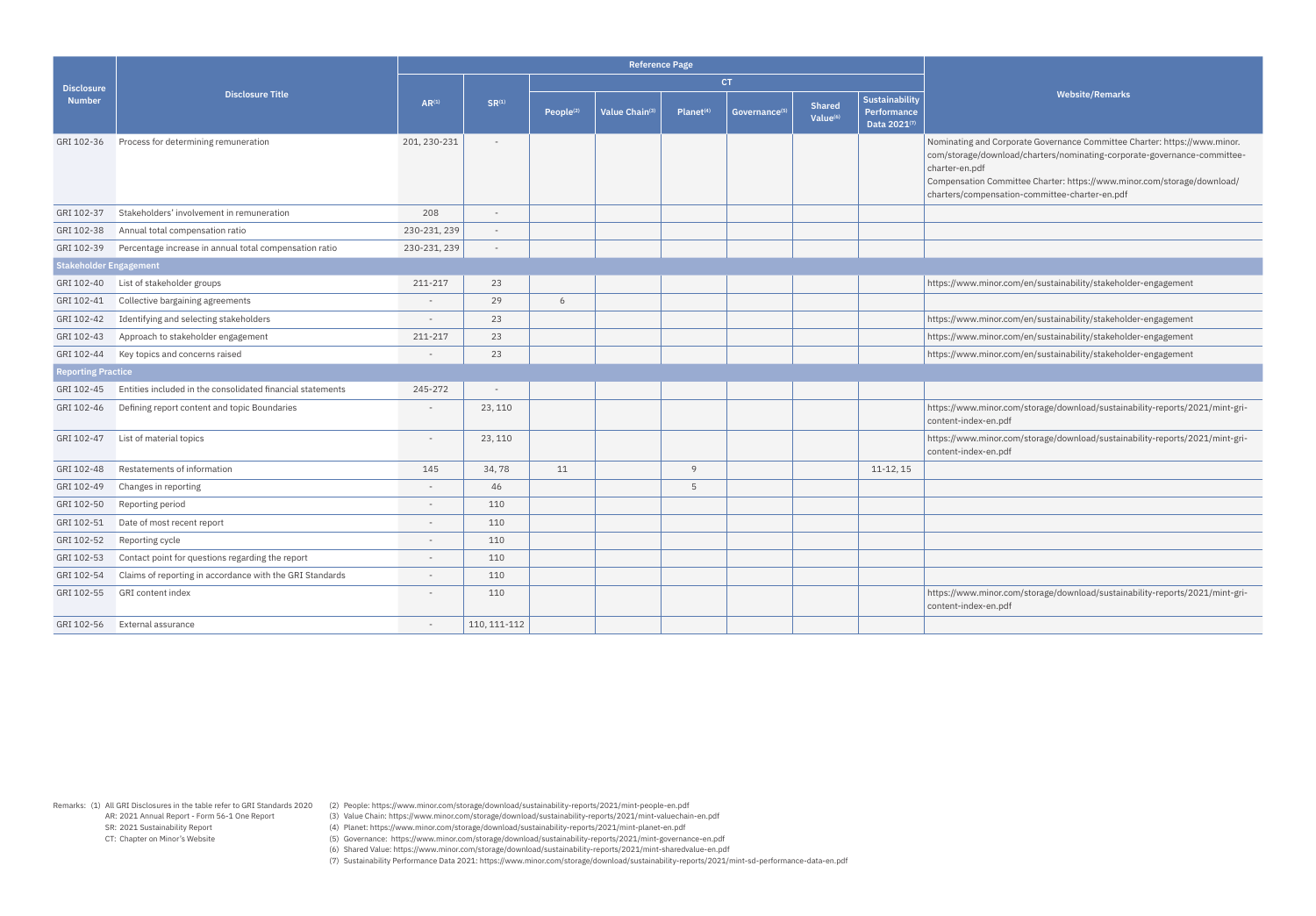Remarks: (1) All GRI Disclosures in the table refer to GRI Standards 2020 (2) People: https://www.minor.com/storage/download/sustainability-reports/2021/mint-people-en.pdf

(3) Value Chain: https://www.minor.com/storage/download/sustainability-reports/2021/mint-valuechain-en.pdf

(4) Planet: https://www.minor.com/storage/download/sustainability-reports/2021/mint-planet-en.pdf

(5) Governance: https://www.minor.com/storage/download/sustainability-reports/2021/mint-governance-en.pdf

(6) Shared Value: https://www.minor.com/storage/download/sustainability-reports/2021/mint-sharedvalue-en.pdf

|                         |                                                                                   |                             |                     | <b>Omission</b>       |              | <b>Reference Page</b>                       |                                 |                |                       |                           |                                |                                               |                        |  |
|-------------------------|-----------------------------------------------------------------------------------|-----------------------------|---------------------|-----------------------|--------------|---------------------------------------------|---------------------------------|----------------|-----------------------|---------------------------|--------------------------------|-----------------------------------------------|------------------------|--|
| <b>Disclosure</b>       |                                                                                   | <b>Impact</b>               |                     |                       |              |                                             |                                 |                |                       |                           | CT                             |                                               |                        |  |
| <b>Number</b>           | <b>Disclosure Title</b>                                                           | <b>Boundary</b>             | <b>Part Omitted</b> | Explanation<br>Reason | $AR^{(1)}$   | $SR^{(1)}$                                  | People <sup>(2)</sup>           | Value Chain(3) | Planet <sup>(4)</sup> | Governance <sup>(5)</sup> | Shared<br>Value <sup>(6)</sup> | Sustainability<br>Performance<br>Data 2021(7) | <b>Website/Remarks</b> |  |
| <b>GRI 200 Economic</b> |                                                                                   |                             |                     |                       |              |                                             |                                 |                |                       |                           |                                |                                               |                        |  |
| <b>GRI 201</b>          | <b>Economic Performance 2016</b>                                                  |                             |                     |                       |              |                                             |                                 |                |                       |                           |                                |                                               |                        |  |
|                         | GRI 103-1/2/3 Management approach                                                 | Inside and<br>outside the   |                     |                       |              | 3, 12-17, 20-<br>25,<br>185-189,<br>147-165 | $\overline{\phantom{a}}$        |                |                       |                           |                                |                                               |                        |  |
| GRI 201-1               | Direct economic value generated and distributed                                   | organization                |                     |                       |              | 10-11, 20-25                                | $\sim$                          |                |                       |                           |                                |                                               | $\mathbf 1$            |  |
| GRI 201-2               | Financial implications and other risks and opportunities due<br>to climate change |                             |                     |                       |              | 160-161                                     | 18-21                           |                |                       |                           |                                |                                               |                        |  |
| <b>GRI 202</b>          | Market Presence 2016                                                              |                             |                     |                       |              |                                             |                                 |                |                       |                           |                                |                                               |                        |  |
| GRI 103-1/2/3           | Management approach                                                               |                             |                     | Not applicable        | Not material | $\overline{\phantom{a}}$                    | $\sim$                          |                |                       |                           |                                |                                               |                        |  |
| GRI 202-1               | Ratios of standard entry level wage by gender compared to<br>local minimum wage   | Inside the<br>organization  |                     |                       |              |                                             | 29                              | 6              |                       |                           |                                |                                               |                        |  |
| <b>GRI 203</b>          | <b>Indirect Economic Impacts 2016</b>                                             |                             |                     |                       |              |                                             |                                 |                |                       |                           |                                |                                               |                        |  |
|                         | GRI 103-1/2/3 Management approach                                                 | Inside and                  |                     |                       |              | $149, 151 - 152,$<br>154                    | 25, 43, 72                      | $\overline{2}$ | $\overline{2}$        | 3                         |                                |                                               |                        |  |
| GRI 203-1               | Infrastructure investments and services supported                                 | outside the<br>organization |                     |                       |              | 84-86, 133                                  | 27-41, 44-69,<br>82-87, 100-109 | $3 - 18$       | $1 - 28$              | $13 - 18$                 |                                | $1 - 10$                                      | $26 - 31$              |  |
| GRI 203-2               | Significant indirect economic impacts                                             |                             |                     |                       |              | $\overline{\phantom{a}}$                    | 100-109                         |                |                       |                           |                                | $1 - 10$                                      | $26 - 29$              |  |
| <b>GRI 204</b>          | <b>Procurement Practices 2016</b>                                                 |                             |                     |                       |              |                                             |                                 |                |                       |                           |                                |                                               |                        |  |
| GRI 103-1/2/3           | Management approach                                                               | Inside and                  |                     | Not applicable        | Not material | $\overline{\phantom{0}}$                    | $\sim$                          |                |                       |                           |                                |                                               |                        |  |
| GRI 204-1               | Proportion of spending on local suppliers                                         | outside the<br>organization |                     |                       |              |                                             | 44                              |                | 3                     |                           |                                |                                               |                        |  |
| <b>GRI 205</b>          | <b>Anti-corruption 2016</b>                                                       |                             |                     |                       |              |                                             |                                 |                |                       |                           |                                |                                               |                        |  |
|                         | GRI 103-1/2/3 Management approach                                                 |                             |                     |                       |              |                                             | 89                              |                |                       |                           | $\overline{2}$                 |                                               |                        |  |
| GRI 205-1               | Operations assessed for risks related to corruption                               | Inside the                  |                     |                       |              | $\overline{\phantom{a}}$                    | 95                              |                |                       |                           | $\,8\,$                        |                                               |                        |  |
| GRI 205-2               | Communication and training about anti-corruption policies<br>and procedures       | organization                |                     |                       |              | $\overline{\phantom{0}}$                    | 94-95                           |                |                       |                           | $7 - 8$                        |                                               |                        |  |
| GRI 205-3               | Confirmed incidents of corruption and actions taken                               |                             |                     |                       |              | $\sim$                                      | 95                              |                |                       |                           | $\,8\,$                        |                                               |                        |  |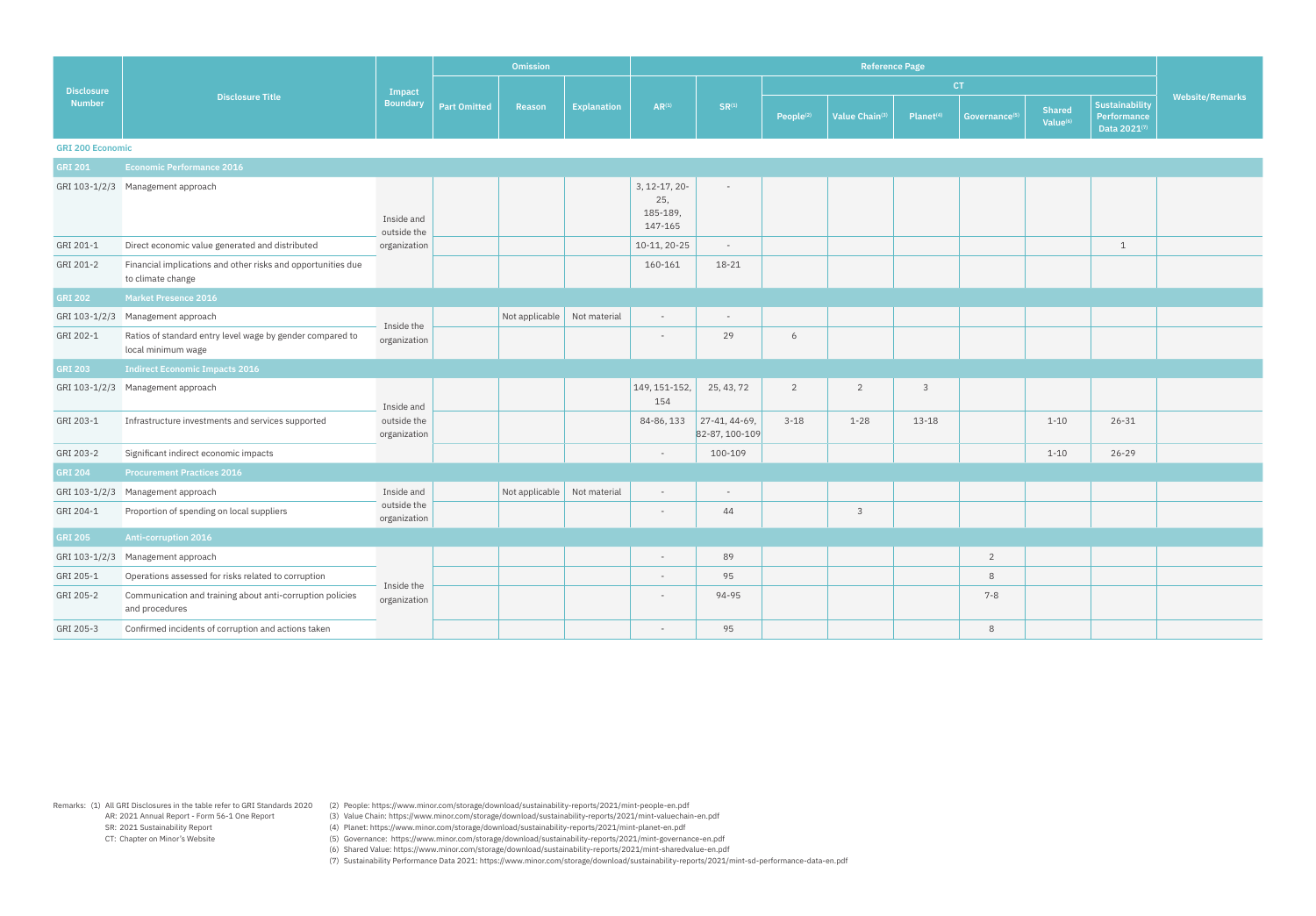Remarks: (1) All GRI Disclosures in the table refer to GRI Standards 2020 (2) People: https://www.minor.com/storage/download/sustainability-reports/2021/mint-people-en.pdf

(3) Value Chain: https://www.minor.com/storage/download/sustainability-reports/2021/mint-valuechain-en.pdf

(4) Planet: https://www.minor.com/storage/download/sustainability-reports/2021/mint-planet-en.pdf

(5) Governance: https://www.minor.com/storage/download/sustainability-reports/2021/mint-governance-en.pdf

(6) Shared Value: https://www.minor.com/storage/download/sustainability-reports/2021/mint-sharedvalue-en.pdf

|                   |                                                                                    |                             |                     | <b>Omission</b> |                    |                          |                          |                       | <b>Reference Page</b>      |                       |                           |                                |                                               |                                                                                                                                                          |
|-------------------|------------------------------------------------------------------------------------|-----------------------------|---------------------|-----------------|--------------------|--------------------------|--------------------------|-----------------------|----------------------------|-----------------------|---------------------------|--------------------------------|-----------------------------------------------|----------------------------------------------------------------------------------------------------------------------------------------------------------|
| <b>Disclosure</b> |                                                                                    | Impact                      |                     |                 |                    |                          |                          |                       |                            |                       | <b>CT</b>                 |                                |                                               |                                                                                                                                                          |
| <b>Number</b>     | <b>Disclosure Title</b>                                                            | <b>Boundary</b>             | <b>Part Omitted</b> | Reason          | <b>Explanation</b> | $AR^{(1)}$               | $SR^{(1)}$               | People <sup>(2)</sup> | Value Chain <sup>(3)</sup> | Planet <sup>(4)</sup> | Governance <sup>(5)</sup> | Shared<br>Value <sup>(6)</sup> | Sustainability<br>Performance<br>Data 2021(7) | <b>Website/Remarks</b>                                                                                                                                   |
| <b>GRI 206</b>    | <b>Anti-competitive Behavior 2016</b>                                              |                             |                     |                 |                    |                          |                          |                       |                            |                       |                           |                                |                                               |                                                                                                                                                          |
| GRI 103-1/2/3     | Management approach                                                                | Inside and                  |                     | Not applicable  | Not material       | $\overline{\phantom{a}}$ | $\sim$                   |                       |                            |                       |                           |                                |                                               |                                                                                                                                                          |
| GRI 206-1         | Legal actions for anti-competitive behavior, anti-trust,<br>and monopoly practices | outside the<br>organization |                     |                 |                    | $\overline{\phantom{a}}$ | 95                       |                       |                            |                       | 8                         |                                |                                               |                                                                                                                                                          |
| <b>GRI 207</b>    | Tax 2019                                                                           |                             |                     |                 |                    |                          |                          |                       |                            |                       |                           |                                |                                               |                                                                                                                                                          |
| GRI 207-1         | Approach to tax                                                                    |                             |                     |                 |                    | $\overline{\phantom{a}}$ | $\overline{\phantom{a}}$ |                       |                            |                       |                           |                                |                                               | Tax Governance<br>Framework and policy:<br>https://www.minor.com/<br>storage/download/<br>corporate-policies/<br>tax-governance-<br>framework-policy.pdf |
| GRI 207-2         | Tax Governance, control, and risk management                                       |                             |                     |                 |                    | $\overline{\phantom{a}}$ | $\overline{\phantom{0}}$ |                       |                            |                       |                           |                                |                                               |                                                                                                                                                          |
| GRI 207-3         | Stakeholder engagement and management of concerns<br>related to tax                |                             |                     |                 |                    | $\overline{\phantom{a}}$ | $\overline{\phantom{0}}$ |                       |                            |                       |                           |                                |                                               |                                                                                                                                                          |
| GRI 207-4         | Country-by-country reporting                                                       |                             |                     |                 |                    | $\overline{\phantom{0}}$ | $\sim$                   |                       |                            |                       |                           |                                |                                               |                                                                                                                                                          |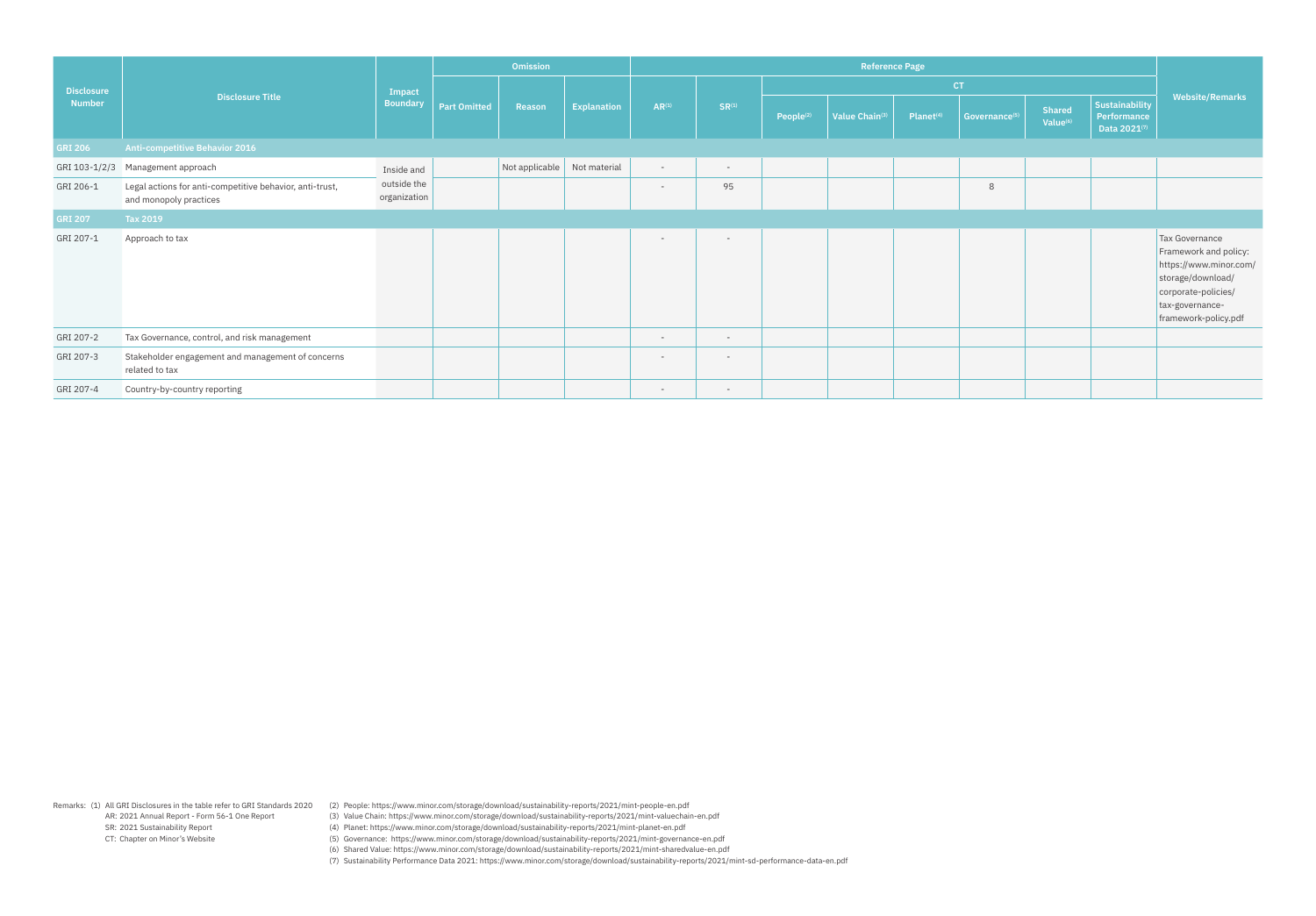Remarks: (1) All GRI Disclosures in the table refer to GRI Standards 2020 AR: 2021 Annual Report - Form 56-1 One Report

 SR: 2021 Sustainability Report CT: Chapter on Minor's Website (2) People: https://www.minor.com/storage/download/sustainability-reports/2021/mint-people-en.pdf

(3) Value Chain: https://www.minor.com/storage/download/sustainability-reports/2021/mint-valuechain-en.pdf (4) Planet: https://www.minor.com/storage/download/sustainability-reports/2021/mint-planet-en.pdf

(5) Governance: https://www.minor.com/storage/download/sustainability-reports/2021/mint-governance-en.pdf

(6) Shared Value: https://www.minor.com/storage/download/sustainability-reports/2021/mint-sharedvalue-en.pdf

|                              |                                                                                                                                                 |                             |                     | <b>Omission</b>             |                    | <b>Reference Page</b>    |                          |                |                           |                          |                           |                                |                                               |                                                                                                                 |
|------------------------------|-------------------------------------------------------------------------------------------------------------------------------------------------|-----------------------------|---------------------|-----------------------------|--------------------|--------------------------|--------------------------|----------------|---------------------------|--------------------------|---------------------------|--------------------------------|-----------------------------------------------|-----------------------------------------------------------------------------------------------------------------|
| <b>Disclosure</b>            |                                                                                                                                                 | Impact                      |                     |                             |                    |                          |                          |                |                           |                          | <b>CT</b>                 |                                |                                               |                                                                                                                 |
| <b>Number</b>                | <b>Disclosure Title</b>                                                                                                                         | <b>Boundary</b>             | <b>Part Omitted</b> | Reason                      | <b>Explanation</b> | $AR^{(1)}$               | SR <sup>(1)</sup>        | $People^{(2)}$ | Value Chain <sup>(3</sup> | Planet <sup>(4)</sup>    | Governance <sup>(5)</sup> | Shared<br>Value <sup>(6)</sup> | Sustainability<br>Performance<br>Data 2021(7) | <b>Website/Remarks</b>                                                                                          |
| <b>GRI 300 Environmental</b> |                                                                                                                                                 |                             |                     |                             |                    |                          |                          |                |                           |                          |                           |                                |                                               |                                                                                                                 |
| <b>GRI 301</b>               | Materials 2016                                                                                                                                  |                             |                     |                             |                    |                          |                          |                |                           |                          |                           |                                |                                               |                                                                                                                 |
|                              | GRI 103-1/2/3 Management approach disclosures                                                                                                   | Inside and                  |                     |                             |                    |                          | 13, 21, 70-71,<br>74     |                |                           | $1-2, 5$                 |                           |                                |                                               |                                                                                                                 |
| GRI 301-1                    | Materials used by weight or volume                                                                                                              | outside the                 |                     |                             |                    | $\overline{\phantom{a}}$ | 13, 71, 76-77            |                |                           | $2, 7 - 8$               |                           |                                |                                               |                                                                                                                 |
| GRI 301-2                    | Recycled input materials used                                                                                                                   | organization                |                     | Not applicable              | Not material       | $\overline{\phantom{a}}$ | $\overline{\phantom{a}}$ |                |                           | $\overline{\phantom{a}}$ |                           |                                |                                               |                                                                                                                 |
| GRI 301-3                    | Reclaimed products and their packaging materials                                                                                                |                             |                     | Not applicable Not material |                    | $\overline{\phantom{a}}$ | $\overline{\phantom{a}}$ |                |                           | $\overline{\phantom{a}}$ |                           |                                |                                               |                                                                                                                 |
| <b>GRI 302</b>               | Energy 2016                                                                                                                                     |                             |                     |                             |                    |                          |                          |                |                           |                          |                           |                                |                                               |                                                                                                                 |
| GRI 103-1/2/3                | Management approach disclosures                                                                                                                 |                             |                     |                             |                    | $\overline{\phantom{a}}$ | 13, 70-71, 74            |                |                           | $1 - 5$                  |                           |                                |                                               |                                                                                                                 |
| GRI 302-1                    | Energy consumption within the organization                                                                                                      |                             |                     |                             |                    | $\overline{\phantom{a}}$ | 13, 71, 78-81            |                |                           | $9 - 12$                 |                           |                                | 14, 16, 18,<br>$21 - 23$                      |                                                                                                                 |
| GRI 302-2                    | Energy consumption outside of the organization                                                                                                  | Inside and                  |                     |                             |                    | $\overline{\phantom{a}}$ | 77                       |                |                           | 8                        |                           |                                | 12                                            |                                                                                                                 |
| GRI 302-3                    | Energy intensity                                                                                                                                | outside the<br>organization |                     |                             |                    | $\overline{\phantom{a}}$ | 13, 71, 78-81            |                |                           | $2, 4, 9-12$             |                           |                                | 14, 16, 18,<br>$21 - 23$                      |                                                                                                                 |
| GRI 302-4                    | Reduction of energy consumption                                                                                                                 |                             |                     |                             |                    | $\overline{\phantom{a}}$ | 13, 71, 78-81            |                |                           | $2, 4, 9-12$             |                           |                                | 14, 16, 18, 23                                |                                                                                                                 |
| GRI 302-5                    | Reduction in energy requirements of products and services                                                                                       |                             |                     | Not applicable              | Not material       | $\overline{\phantom{a}}$ |                          |                |                           | $\overline{\phantom{a}}$ |                           |                                |                                               |                                                                                                                 |
| <b>GRI 303</b>               | <b>Water and Effluents 2018</b>                                                                                                                 |                             |                     |                             |                    |                          |                          |                |                           |                          |                           |                                |                                               |                                                                                                                 |
| GRI 303-1                    | Interactions with water as a shared resource                                                                                                    |                             |                     |                             |                    |                          | 13, 70-71, 74,<br>77     |                |                           | $1-2, 5, 8$              |                           |                                |                                               |                                                                                                                 |
| GRI 303-2                    | Management of water discharge-related impacts                                                                                                   |                             |                     |                             |                    | $\overline{\phantom{a}}$ | 13, 70-71, 74            |                |                           | $1-2, 5, 8$              |                           |                                |                                               |                                                                                                                 |
| GRI 303-3                    | Water withdrawal                                                                                                                                | Inside and                  |                     |                             |                    | $\overline{\phantom{a}}$ | $\overline{\phantom{a}}$ |                |                           | $\overline{\phantom{a}}$ |                           |                                | 13, 14, 17, 19,<br>21, 24                     |                                                                                                                 |
| GRI 303-4                    | Water discharge                                                                                                                                 | outside the<br>organization |                     |                             |                    | $\overline{\phantom{a}}$ | $\overline{\phantom{a}}$ |                |                           | $\overline{\phantom{a}}$ |                           |                                | 24                                            | 14, 17, 19, 21, Discharge to municipality<br>drainage and industrial<br>estate's wastewater<br>treatment system |
| GRI 303-5                    | Water consumption                                                                                                                               |                             |                     |                             |                    | $\overline{\phantom{a}}$ | $\sim$                   |                |                           | $\sim$                   |                           |                                | 13, 14, 17, 19,<br>21, 24                     |                                                                                                                 |
| <b>GRI 304</b>               | <b>Biodiversity 2016</b>                                                                                                                        |                             |                     |                             |                    |                          |                          |                |                           |                          |                           |                                |                                               |                                                                                                                 |
|                              | GRI 103-1/2/3 Management approach disclosures                                                                                                   |                             |                     |                             |                    | $\overline{\phantom{a}}$ | $13, 70-71, 74$          |                |                           | $1 - 5$                  |                           |                                |                                               |                                                                                                                 |
| GRI 304-1                    | Operational sites owned, leased, managed in, or adjacent to,<br>protected areas and areas of high biodiversity value outside<br>protected areas | Inside and                  |                     |                             |                    |                          |                          |                |                           |                          |                           |                                | $26 - 29$                                     |                                                                                                                 |
| GRI 304-2                    | Significant impacts of activities, products, and services<br>on biodiversity                                                                    | outside the<br>organization |                     |                             |                    | $\overline{\phantom{a}}$ | $\overline{\phantom{a}}$ |                |                           | $\overline{\phantom{a}}$ |                           |                                | $26 - 29$                                     |                                                                                                                 |
| GRI 304-3                    | Habitats protected or restored                                                                                                                  |                             |                     |                             |                    | $\overline{\phantom{a}}$ | $\overline{\phantom{a}}$ |                |                           | $\overline{\phantom{a}}$ |                           |                                | $26 - 29$                                     |                                                                                                                 |
| GRI 304-4                    | IUCN Red List species and national conservation list<br>species with habitats in areas affected by operations                                   |                             |                     |                             |                    | $\overline{\phantom{a}}$ | 73-74, 82, 84            |                |                           | $4-5, 13, 15$            |                           |                                | 30                                            |                                                                                                                 |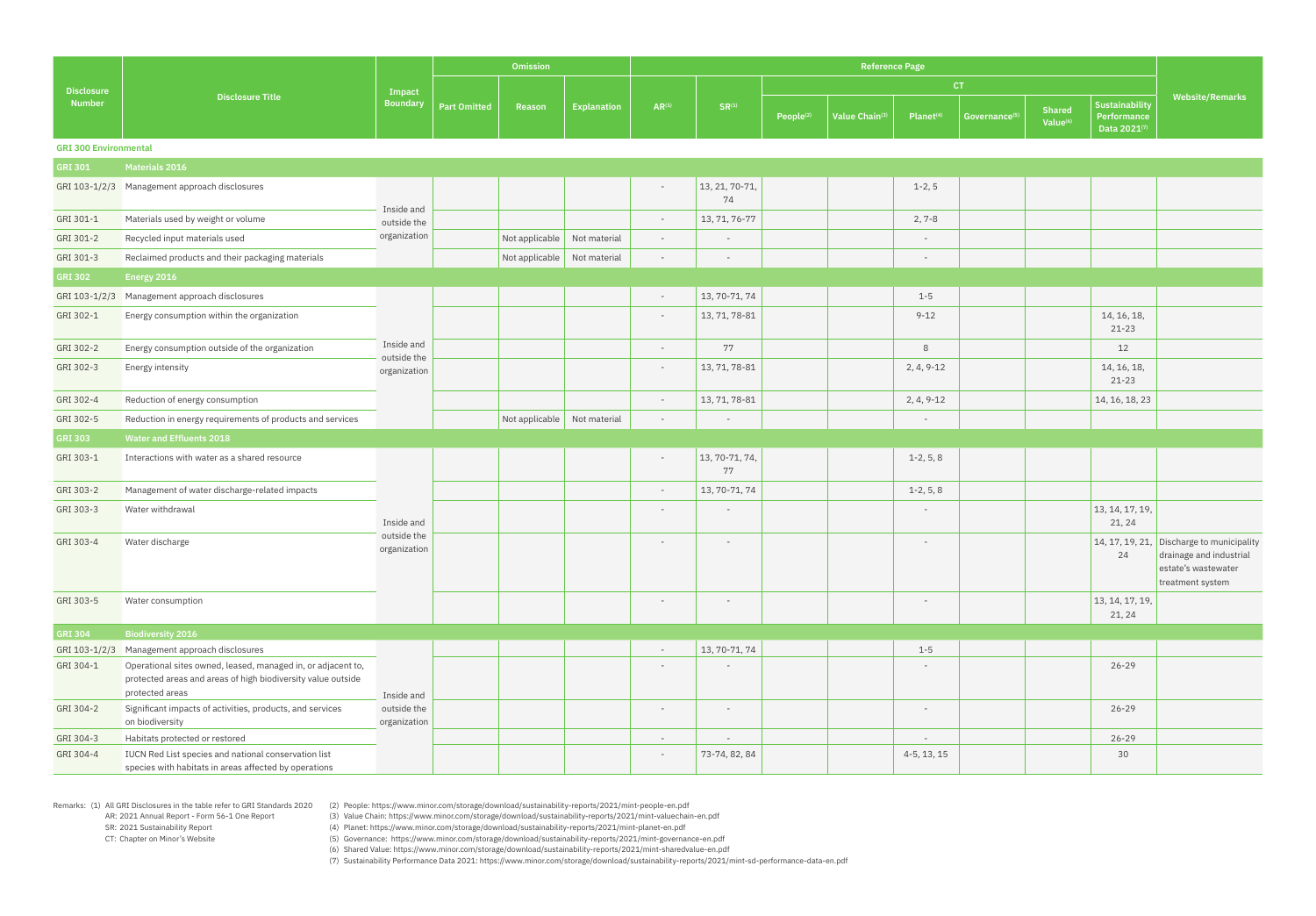Remarks: (1) All GRI Disclosures in the table refer to GRI Standards 2020 AR: 2021 Annual Report - Form 56-1 One Report SR: 2021 Sustainability Report CT: Chapter on Minor's Website

(2) People: https://www.minor.com/storage/download/sustainability-reports/2021/mint-people-en.pdf

(3) Value Chain: https://www.minor.com/storage/download/sustainability-reports/2021/mint-valuechain-en.pdf

(4) Planet: https://www.minor.com/storage/download/sustainability-reports/2021/mint-planet-en.pdf

(5) Governance: https://www.minor.com/storage/download/sustainability-reports/2021/mint-governance-en.pdf

(6) Shared Value: https://www.minor.com/storage/download/sustainability-reports/2021/mint-sharedvalue-en.pdf

|                   |                                                                                    |                             |                     | Omission       |                    |                          |                          |                       | <b>Reference Page</b> |                          |                          |                                |                                               |                                      |
|-------------------|------------------------------------------------------------------------------------|-----------------------------|---------------------|----------------|--------------------|--------------------------|--------------------------|-----------------------|-----------------------|--------------------------|--------------------------|--------------------------------|-----------------------------------------------|--------------------------------------|
| <b>Disclosure</b> |                                                                                    | Impact                      |                     |                |                    |                          |                          |                       |                       |                          | CT                       |                                |                                               |                                      |
| <b>Number</b>     | <b>Disclosure Title</b>                                                            | <b>Boundary</b>             | <b>Part Omitted</b> | Reason         | <b>Explanation</b> | $AR^{(1)}$               | $SR^{(1)}$               | People <sup>(2)</sup> | Value Chain(3)        | $Planet^{(4)}$           | Governance <sup>(5</sup> | Shared<br>Value <sup>(6)</sup> | Sustainability<br>Performance<br>Data 2021(7) | <b>Website/Remarks</b>               |
| <b>GRI 305</b>    | <b>Emissions 2016</b>                                                              |                             |                     |                |                    |                          |                          |                       |                       |                          |                          |                                |                                               |                                      |
| GRI 103-1/2/3     | Management approach disclosures                                                    |                             |                     |                |                    |                          | 13, 70-71, 74            |                       |                       | $1 - 5$                  |                          |                                |                                               |                                      |
| GRI 305-1         | Direct (Scope 1) GHG emissions                                                     |                             |                     |                |                    |                          | 77                       |                       |                       | 8                        |                          |                                | 12                                            |                                      |
| GRI 305-2         | Energy indirect (Scope 2) GHG emissions                                            |                             |                     |                |                    |                          | 77                       |                       |                       | 8                        |                          |                                | 12                                            |                                      |
| GRI 305-3         | Other indirect (Scope 3) GHG emissions                                             |                             |                     |                |                    |                          | 77                       |                       |                       | 8                        |                          |                                | 12                                            |                                      |
| GRI 305-4         | <b>GHG</b> emissions intensity                                                     | Inside and<br>outside the   |                     |                |                    |                          | 13,71                    |                       |                       | $2, 4, 9-12$             |                          |                                | 14, 16, 18,<br>$21 - 23$                      |                                      |
| GRI 305-5         | Reduction of GHG emissions                                                         | organization                |                     |                |                    | $\overline{\phantom{a}}$ | 13, 71, 77-81            |                       |                       | $2, 4, 9-12$             |                          |                                | 14, 16, 18                                    |                                      |
| GRI 305-6         | Emissions of ozone-depleting substances (ODS)                                      |                             |                     |                |                    |                          |                          |                       |                       |                          |                          |                                | 12, 14-15, 18,<br>21, 23                      |                                      |
| GRI 305-7         | Nitrogen oxides (NOX), sulfur oxides (SOX), and other<br>significant air emissions |                             |                     |                |                    |                          | $\overline{\phantom{a}}$ |                       |                       | $\overline{\phantom{0}}$ |                          |                                | 20, 25                                        |                                      |
| <b>GRI 306</b>    | <b>Waste 2020</b>                                                                  |                             |                     |                |                    |                          |                          |                       |                       |                          |                          |                                |                                               |                                      |
| GRI 306-1         | Waste generation and significant waste-related impacts                             |                             |                     |                |                    | $\overline{\phantom{a}}$ | 13, 70-72, 74            |                       |                       | $1, 3-5, 10$             |                          |                                |                                               |                                      |
| GRI 306-2         | Management of significant waste-related impacts                                    | Inside and                  |                     |                |                    | $\overline{\phantom{a}}$ | 79-80                    |                       |                       | $3-5, 10, 11$            |                          |                                |                                               |                                      |
| GRI 306-3         | Waste generated                                                                    | outside the                 |                     |                |                    |                          |                          |                       |                       | $\overline{\phantom{a}}$ |                          |                                |                                               | 15, 17, 20, 25 No significant spills |
| GRI 306-4         | Waste diverted from disposal                                                       | organization                |                     |                |                    |                          |                          |                       |                       |                          |                          |                                | 15, 20, 25                                    |                                      |
| GRI 306-5         | Waste directed to disposal                                                         |                             |                     |                |                    | $\overline{\phantom{a}}$ | $\sim$                   |                       |                       | $\sim$                   |                          |                                | 15, 20, 25                                    |                                      |
| <b>GRI 307</b>    | <b>Environmental Compliance 2016</b>                                               |                             |                     |                |                    |                          |                          |                       |                       |                          |                          |                                |                                               |                                      |
| GRI 103-1/2/3     | Management approach disclosures                                                    | Inside and                  |                     | Not applicable | Not material       | $\sim$                   | $\sim$                   |                       |                       | $\sim$                   |                          |                                |                                               |                                      |
| GRI 307-1         | Non-compliance with environmental laws and regulations                             | outside the<br>organization |                     |                |                    | $\overline{\phantom{a}}$ | 74                       |                       |                       | 5                        |                          |                                |                                               |                                      |
| <b>GRI 308</b>    | <b>Supplier Environmental Assessment 2016</b>                                      |                             |                     |                |                    |                          |                          |                       |                       |                          |                          |                                |                                               |                                      |
|                   | GRI 103-1/2/3 Management approach disclosures                                      | Inside and                  |                     |                |                    | $\overline{\phantom{a}}$ | 12, 43-44,<br>$46 - 47$  |                       | $2, 3, 5-6$           |                          |                          |                                |                                               |                                      |
| GRI 308-1         | New suppliers that were screened using environmental criteria                      | outside the                 |                     |                |                    | $\overline{\phantom{a}}$ | 46-47                    |                       | $5 - 6$               |                          |                          |                                |                                               |                                      |
| GRI 308-2         | Negative environmental impacts in the supply chain and<br>actions taken            | organization                |                     |                |                    | $\overline{\phantom{a}}$ | 46-47                    |                       | $5 - 6$               |                          |                          |                                |                                               |                                      |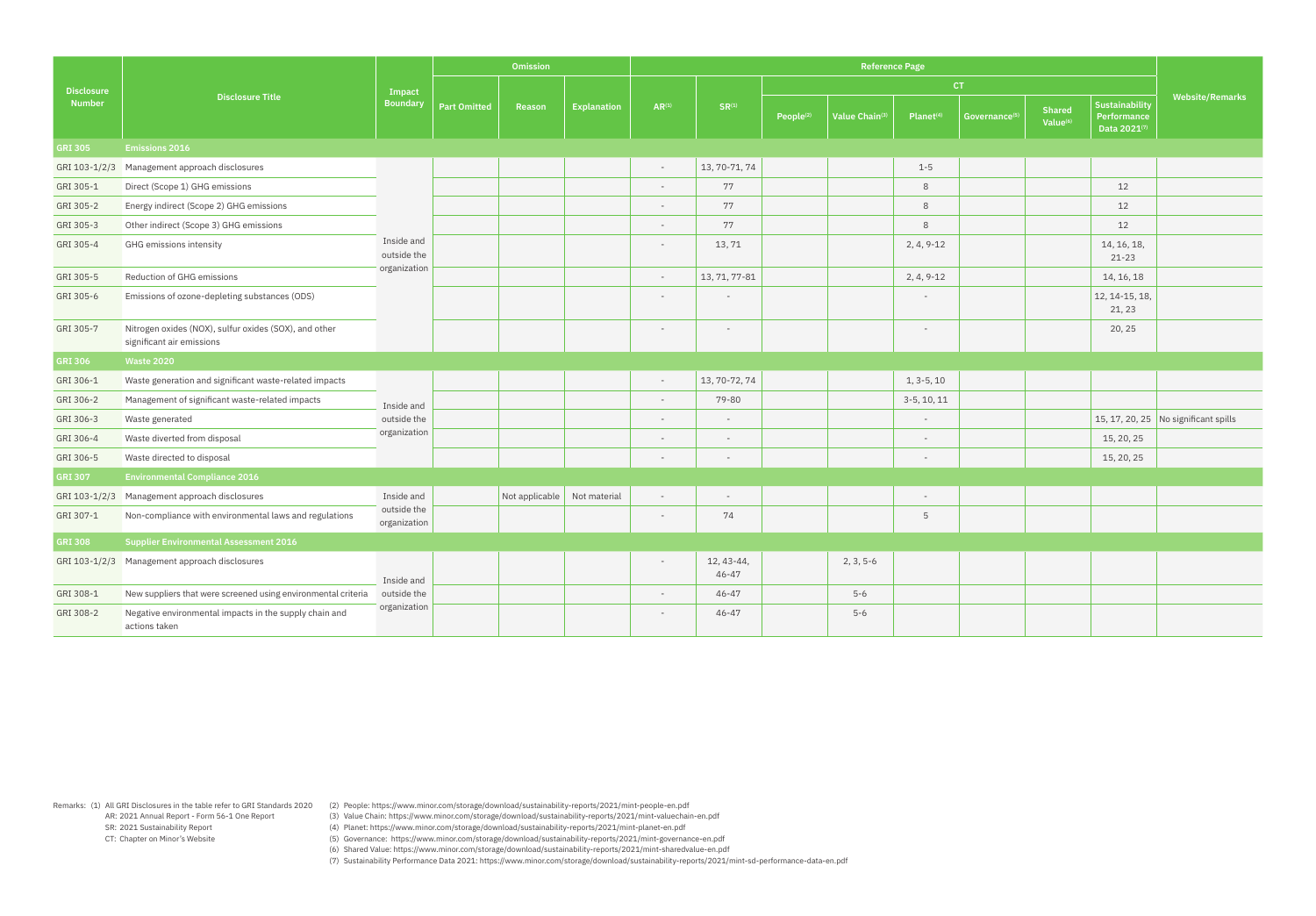Remarks: (1) All GRI Disclosures in the table refer to GRI Standards 2020 (2) People: https://www.minor.com/storage/download/sustainability-reports/2021/mint-people-en.pdf

(3) Value Chain: https://www.minor.com/storage/download/sustainability-reports/2021/mint-valuechain-en.pdf

(4) Planet: https://www.minor.com/storage/download/sustainability-reports/2021/mint-planet-en.pdf

(5) Governance: https://www.minor.com/storage/download/sustainability-reports/2021/mint-governance-en.pdf

(6) Shared Value: https://www.minor.com/storage/download/sustainability-reports/2021/mint-sharedvalue-en.pdf

| $\mathsf{ce}^{(5)}$ | <b>Shared</b><br>Value <sup>(6)</sup> | <b>Sustaina</b><br>Perform<br>Data 20 |
|---------------------|---------------------------------------|---------------------------------------|

|                        |                                                                                                                  |                                                                        | <b>Omission</b> |            |                          |                            |                       | <b>Reference Page</b>     |                                |                                               |                        |          |  |
|------------------------|------------------------------------------------------------------------------------------------------------------|------------------------------------------------------------------------|-----------------|------------|--------------------------|----------------------------|-----------------------|---------------------------|--------------------------------|-----------------------------------------------|------------------------|----------|--|
| <b>Disclosure</b>      |                                                                                                                  | Impact                                                                 |                 |            |                          |                            |                       |                           |                                | CT.                                           |                        |          |  |
| <b>Number</b>          | <b>Disclosure Title</b>                                                                                          | <b>Boundary</b><br><b>Part Omitted</b><br><b>Explanation</b><br>Reason | $AR^{(1)}$      | $SR^{(1)}$ | People <sup>(2)</sup>    | Value Chain <sup>(3)</sup> | Planet <sup>(4)</sup> | Governance <sup>(5)</sup> | Shared<br>Value <sup>(6)</sup> | Sustainability<br>Performance<br>Data 2021(7) | <b>Website/Remarks</b> |          |  |
| <b>GRI 400: Social</b> |                                                                                                                  |                                                                        |                 |            |                          |                            |                       |                           |                                |                                               |                        |          |  |
| <b>GRI 401</b>         | <b>Employment 2016</b>                                                                                           |                                                                        |                 |            |                          |                            |                       |                           |                                |                                               |                        |          |  |
| GRI 103-1/2/3          | Management approach                                                                                              |                                                                        |                 |            | $\overline{\phantom{a}}$ | $24 - 25$                  | $2 - 3$               |                           |                                |                                               |                        |          |  |
| GRI 401-1              | New employee hires and employee turnover                                                                         | Inside the                                                             |                 |            | $\overline{\phantom{a}}$ | 26, 30-31                  | $7 - 8$               |                           |                                |                                               |                        | 5        |  |
| GRI 401-2              | Benefits provided to full-time employees that are not<br>provided to temporary or part-time employees            | organization                                                           |                 |            | $\overline{\phantom{a}}$ | $\overline{\phantom{a}}$   | $\sim$                |                           |                                |                                               |                        | 5        |  |
| GRI 401-3              | Parental leave                                                                                                   |                                                                        |                 |            | $\overline{\phantom{a}}$ | 36                         | 13                    |                           |                                |                                               |                        |          |  |
| <b>GRI 403</b>         | <b>Occupational Health and Safety 2018</b>                                                                       |                                                                        |                 |            |                          |                            |                       |                           |                                |                                               |                        |          |  |
| GRI 403-1              | Occupational health and safety management system                                                                 |                                                                        |                 |            | $\overline{\phantom{a}}$ | 33                         | 10                    |                           |                                |                                               |                        |          |  |
| GRI 403-2              | Hazard identification, risk assessment, and incident<br>investigation                                            |                                                                        |                 |            |                          | $33 - 35$                  | $10 - 12$             |                           |                                |                                               |                        |          |  |
| GRI 403-3              | Occupational health services                                                                                     |                                                                        |                 |            | $\overline{\phantom{a}}$ | $33 - 34$                  | $10 - 11$             |                           |                                |                                               |                        |          |  |
| GRI 403-4              | Worker participation, consultation, and communication on<br>occupational health and safety                       |                                                                        |                 |            | $\overline{\phantom{a}}$ | $33 - 34$                  | $10 - 11$             |                           |                                |                                               |                        |          |  |
| GRI 403-5              | Worker training on occupational health and safety                                                                | Inside the                                                             |                 |            | $\overline{\phantom{a}}$ | $33 - 35$                  | $10 - 12$             |                           |                                |                                               |                        |          |  |
| GRI 403-6              | Promotion of worker health                                                                                       | organization                                                           |                 |            | $\overline{\phantom{a}}$ | $33 - 36$                  | $10 - 13$             |                           |                                |                                               |                        |          |  |
| GRI 403-7              | Prevention and mitigation of occupational health and safety<br>impacts directly linked by business relationships |                                                                        |                 |            |                          | $33 - 35$                  | $10 - 12$             |                           |                                |                                               |                        |          |  |
| GRI 403-8              | Workers covered by an occupational health and safety<br>management system                                        |                                                                        |                 |            | $\overline{\phantom{a}}$ | 34                         | 11                    |                           |                                |                                               |                        |          |  |
| GRI 403-9              | Work-related injuries                                                                                            |                                                                        |                 |            | $\overline{\phantom{a}}$ | 34                         | 11                    |                           |                                |                                               |                        | 11       |  |
| GRI 403-10             | Work-related ill health                                                                                          |                                                                        |                 |            |                          | 34                         | 11                    |                           |                                |                                               |                        | 11       |  |
| <b>GRI 404</b>         | <b>Training and Education 2016</b>                                                                               |                                                                        |                 |            |                          |                            |                       |                           |                                |                                               |                        |          |  |
|                        | GRI 103-1/2/3 Management approach                                                                                |                                                                        |                 |            | $\overline{\phantom{a}}$ | $24 - 25$                  | $1 - 2$               |                           |                                |                                               |                        |          |  |
| GRI 404-1              | Average hours of training per year per employee                                                                  |                                                                        |                 |            | $\overline{\phantom{a}}$ | 26                         | $\mathsf{3}$          |                           |                                |                                               |                        | 5        |  |
| GRI 404-2              | Programs for upgrading employee skills and transition<br>assistance programs                                     | Inside the<br>organization                                             |                 |            | $\overline{\phantom{a}}$ | $-$                        | $-$                   |                           |                                |                                               |                        | $6 - 10$ |  |
| GRI 404-3              | Percentage of employees receiving regular performance and<br>career development reviews                          |                                                                        |                 |            | $\overline{\phantom{a}}$ | 29-30                      | $6 - 7$               |                           |                                |                                               |                        |          |  |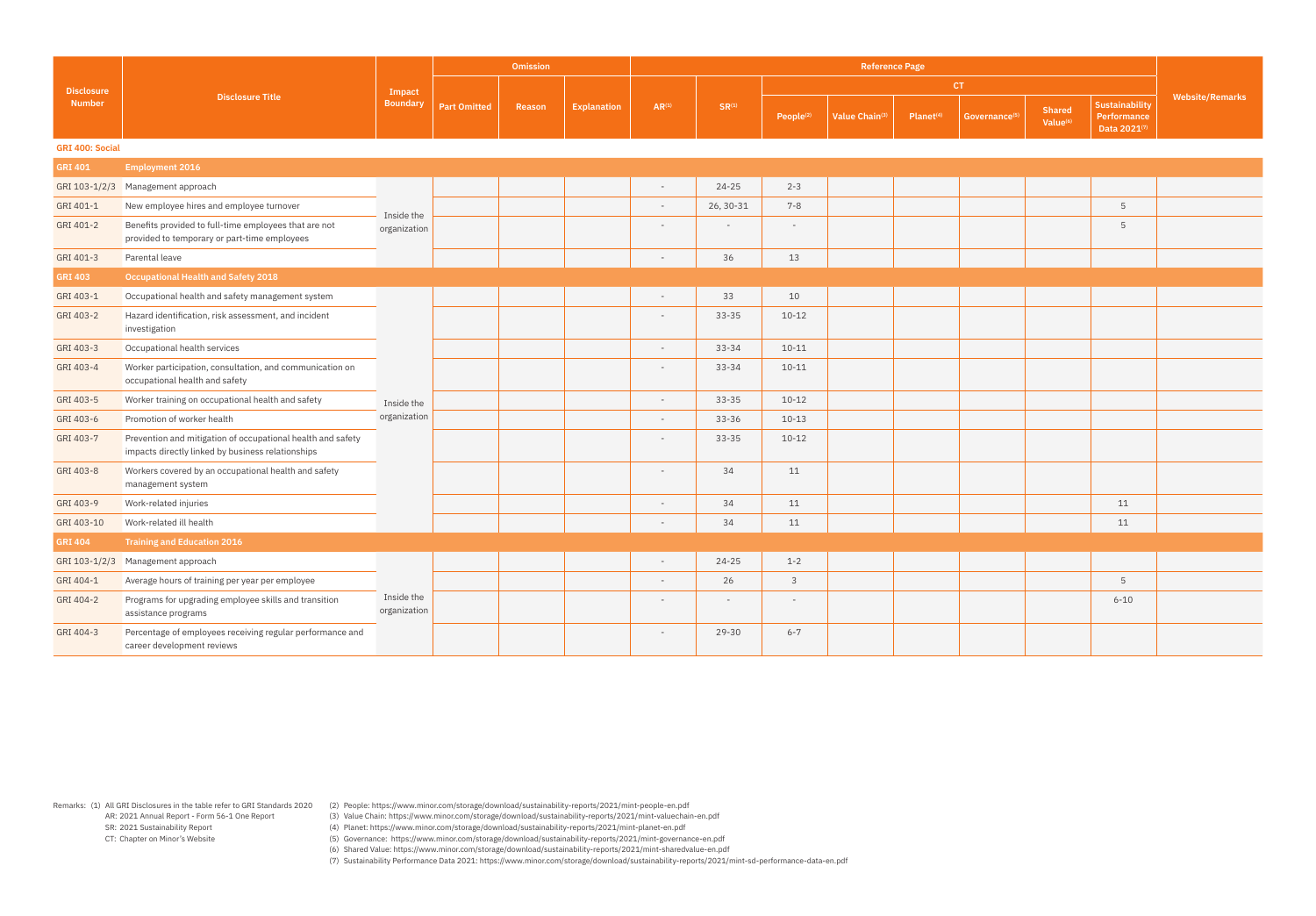AR: 2021 Annual Report - Form 56-1 One Report

 SR: 2021 Sustainability Report CT: Chapter on Minor's Website

Remarks: (1) All GRI Disclosures in the table refer to GRI Standards 2020 (2) People: https://www.minor.com/storage/download/sustainability-reports/2021/mint-people-en.pdf (3) Value Chain: https://www.minor.com/storage/download/sustainability-reports/2021/mint-valuechain-en.pdf

(4) Planet: https://www.minor.com/storage/download/sustainability-reports/2021/mint-planet-en.pdf

(5) Governance: https://www.minor.com/storage/download/sustainability-reports/2021/mint-governance-en.pdf

(6) Shared Value: https://www.minor.com/storage/download/sustainability-reports/2021/mint-sharedvalue-en.pdf

|                   |                                                                                                                             |                                           |                                                                                                          | Omission                    |                    | <b>Reference Page</b>      |                          |                       |                |                       |                           |                                |                                               |                                                                                                                                                                                                   |
|-------------------|-----------------------------------------------------------------------------------------------------------------------------|-------------------------------------------|----------------------------------------------------------------------------------------------------------|-----------------------------|--------------------|----------------------------|--------------------------|-----------------------|----------------|-----------------------|---------------------------|--------------------------------|-----------------------------------------------|---------------------------------------------------------------------------------------------------------------------------------------------------------------------------------------------------|
| <b>Disclosure</b> |                                                                                                                             | Impact                                    |                                                                                                          |                             |                    |                            |                          |                       |                |                       | CT.                       |                                |                                               |                                                                                                                                                                                                   |
| <b>Number</b>     | <b>Disclosure Title</b>                                                                                                     | <b>Boundary</b>                           | <b>Part Omitted</b>                                                                                      | Reason                      | <b>Explanation</b> | $AR^{(1)}$                 | $SR^{(1)}$               | People <sup>(2)</sup> | Value Chain(3) | Planet <sup>(4)</sup> | Governance <sup>(5)</sup> | Shared<br>Value <sup>(6)</sup> | Sustainability<br>Performance<br>Data 2021(7) | <b>Website/Remarks</b>                                                                                                                                                                            |
| <b>GRI 405</b>    | <b>Diversity and Equal Opportunity 2016</b>                                                                                 |                                           |                                                                                                          |                             |                    |                            |                          |                       |                |                       |                           |                                |                                               |                                                                                                                                                                                                   |
|                   | GRI 103-1/2/3 Management approach                                                                                           |                                           |                                                                                                          | Not applicable Not material |                    | $\overline{\phantom{a}}$   | $\overline{\phantom{a}}$ |                       |                |                       |                           |                                |                                               |                                                                                                                                                                                                   |
| GRI 405-1         | Diversity of governance bodies and employees                                                                                | Inside the<br>organization                |                                                                                                          |                             |                    | $\overline{\phantom{a}}$   | 26                       | 3                     |                |                       |                           |                                | $\overline{2}$                                | Diversity is included in<br>Human Rights Policy:<br>https://www.minor.com/<br>storage/download/<br>corporate-policies/<br>human-rights-policy-<br>en.pdf                                          |
| GRI 405-2         | Ratio of basic salary and remuneration of women to men                                                                      |                                           |                                                                                                          |                             |                    |                            | $\overline{\phantom{a}}$ |                       |                |                       |                           |                                |                                               | Gender is not a factor<br>in determining basic<br>salary, instead the type<br>of business, nature of<br>job, and location are<br>main factors.                                                    |
| <b>GRI 406</b>    | Non-discrimination 2016                                                                                                     |                                           |                                                                                                          |                             |                    |                            |                          |                       |                |                       |                           |                                |                                               |                                                                                                                                                                                                   |
|                   | GRI 103-1/2/3 Management approach                                                                                           |                                           |                                                                                                          | Not applicable Not material |                    | $\overline{\phantom{a}}$   | $\overline{\phantom{a}}$ |                       |                |                       |                           |                                |                                               |                                                                                                                                                                                                   |
| GRI 406-1         | Incidents of discrimination and corrective actions taken                                                                    | Inside the<br>organization                |                                                                                                          |                             |                    |                            | 96-97                    |                       |                |                       | $9 - 10$                  |                                |                                               | Discrimination is included<br>in Human Rights Policy:<br>https://www.minor.com/<br>storage/download/<br>corporate-policies/<br>human-rights-policy-<br>en.pdf                                     |
| <b>GRI 407</b>    | Freedom of Association and Collective Bargaining 2016                                                                       |                                           |                                                                                                          |                             |                    |                            |                          |                       |                |                       |                           |                                |                                               |                                                                                                                                                                                                   |
|                   | GRI 103-1/2/3 Management approach                                                                                           |                                           |                                                                                                          | Not applicable Not material |                    | $\overline{\phantom{a}}$   | $\overline{\phantom{a}}$ |                       |                |                       |                           |                                |                                               |                                                                                                                                                                                                   |
|                   | GRI 407-1 Operations and suppliers in which the right to freedom of<br>association and collective bargaining may be at risk | Inside and<br>outside the<br>organization | Right to<br>freedom of<br>association<br>and collective<br>bargaining of<br>suppliers is not<br>material |                             |                    | $\sim$ 100 $\mu$ m $^{-1}$ | 29, 97-98                | 6                     |                |                       | $10 - 11$                 |                                |                                               | Freedom of Association<br>and Collective Bagaining<br>is included in Human<br>Rights Policy: https://<br>www.minor.com/storage/<br>download/corporate-<br>policies/human-rights-<br>policy-en.pdf |
| <b>GRI 408</b>    | Child Labor 2016                                                                                                            |                                           |                                                                                                          |                             |                    |                            |                          |                       |                |                       |                           |                                |                                               |                                                                                                                                                                                                   |
|                   | GRI 103-1/2/3 Management approach                                                                                           |                                           |                                                                                                          | Not applicable Not material |                    | $\overline{\phantom{a}}$   | $\overline{\phantom{a}}$ |                       |                |                       |                           |                                |                                               |                                                                                                                                                                                                   |
| GRI 408-1         | Operations and suppliers at significant risk for incidents of<br>child labor                                                | Inside and<br>outside the<br>organization | No suppliers<br>at signficant<br>risk for<br>incidents of<br>child labor                                 |                             |                    | $\overline{\phantom{a}}$   | 96-98                    |                       |                |                       | $9 - 11$                  |                                |                                               | Child Labor is included<br>in Human Rights Policy:<br>https://www.minor.com/<br>storage/download/<br>corporate-policies/<br>human-rights-policy-<br>en.pdf                                        |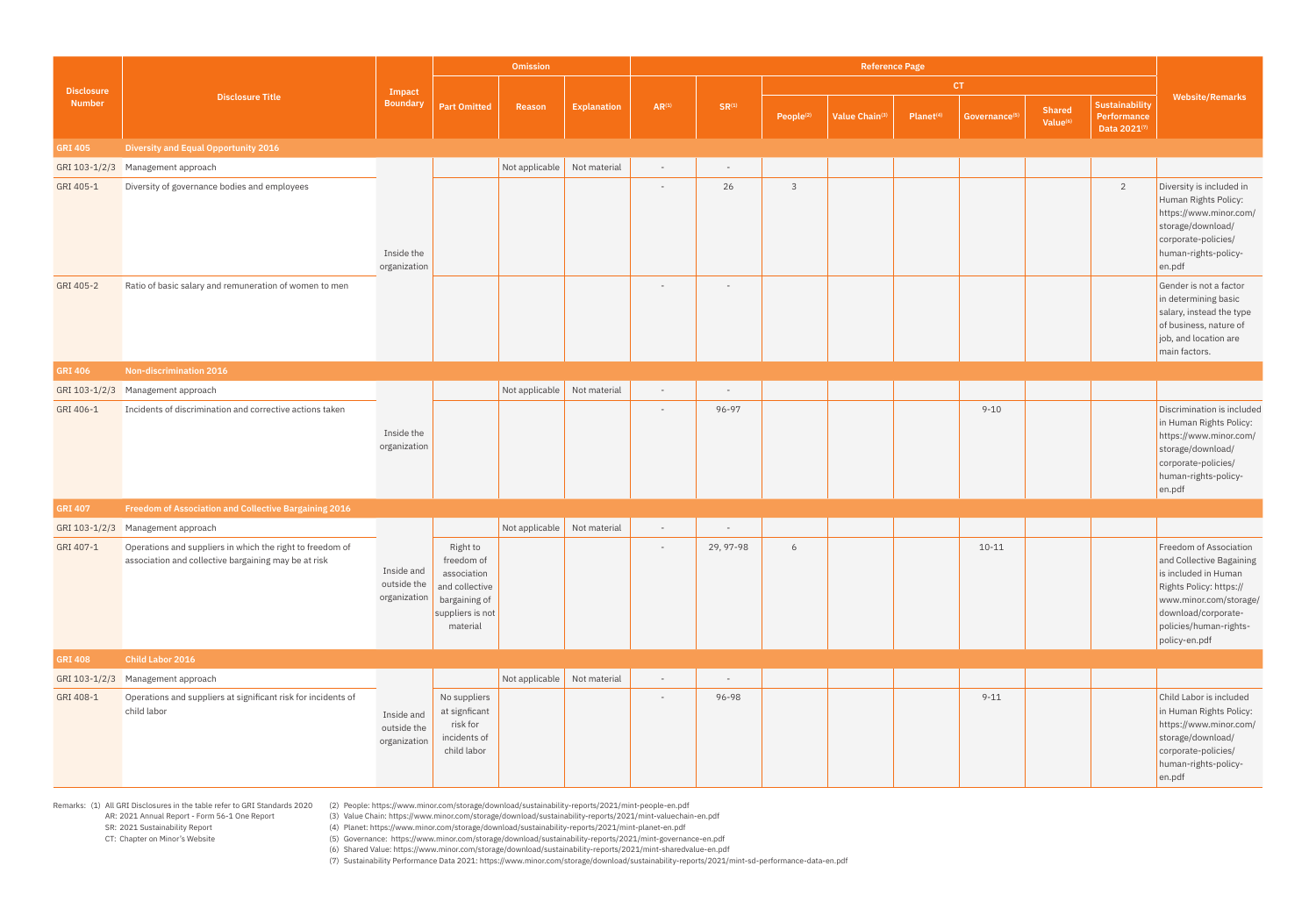Remarks: (1) All GRI Disclosures in the table refer to GRI Standards 2020 (2) People: https://www.minor.com/storage/download/sustainability-reports/2021/mint-people-en.pdf

(3) Value Chain: https://www.minor.com/storage/download/sustainability-reports/2021/mint-valuechain-en.pdf

(4) Planet: https://www.minor.com/storage/download/sustainability-reports/2021/mint-planet-en.pdf

(5) Governance: https://www.minor.com/storage/download/sustainability-reports/2021/mint-governance-en.pdf

(6) Shared Value: https://www.minor.com/storage/download/sustainability-reports/2021/mint-sharedvalue-en.pdf

| <b>Disclosure</b><br><b>Number</b> | <b>Disclosure Title</b>                                                                                                          | Impact<br><b>Boundary</b>                 | <b>Omission</b>                                                                             |                             |                    | <b>Reference Page</b>    |              |                       |                |                       |                           |                                       |                                               |                                                                                                                                                             |
|------------------------------------|----------------------------------------------------------------------------------------------------------------------------------|-------------------------------------------|---------------------------------------------------------------------------------------------|-----------------------------|--------------------|--------------------------|--------------|-----------------------|----------------|-----------------------|---------------------------|---------------------------------------|-----------------------------------------------|-------------------------------------------------------------------------------------------------------------------------------------------------------------|
|                                    |                                                                                                                                  |                                           |                                                                                             | Reason                      | <b>Explanation</b> | $AR^{(1)}$               | $SR^{(1)}$   | CT.                   |                |                       |                           |                                       |                                               |                                                                                                                                                             |
|                                    |                                                                                                                                  |                                           | <b>Part Omitted</b>                                                                         |                             |                    |                          |              | People <sup>(2)</sup> | Value Chain(3) | Planet <sup>(4)</sup> | Governance <sup>(5)</sup> | <b>Shared</b><br>Value <sup>(6)</sup> | Sustainability<br>Performance<br>Data 2021(7) | <b>Website/Remarks</b>                                                                                                                                      |
| <b>GRI 409</b>                     | <b>Forced or Compulsary Labor 2016</b>                                                                                           |                                           |                                                                                             |                             |                    |                          |              |                       |                |                       |                           |                                       |                                               |                                                                                                                                                             |
| GRI 103-1/2/3                      | Management approach                                                                                                              | Inside and<br>outside the<br>organization |                                                                                             | Not applicable Not material |                    | $\overline{\phantom{a}}$ |              |                       |                |                       |                           |                                       |                                               |                                                                                                                                                             |
| GRI 409-1                          | Operations and suppliers at significant risk for incidents of<br>forced or compulsory labor                                      |                                           | No suppliers at<br>significant risk<br>for incidents<br>of forced or<br>compulsory<br>labor |                             |                    |                          | 97-98        |                       |                |                       | $10 - 11$                 |                                       |                                               | Forced Labor is included<br>in Human Rights Policy:<br>https://www.minor.com/<br>storage/download/<br>corporate-policies/<br>human-rights-policy-<br>en.pdf |
| <b>GRI 412</b>                     | <b>Human Rights Assessment 2016</b>                                                                                              |                                           |                                                                                             |                             |                    |                          |              |                       |                |                       |                           |                                       |                                               |                                                                                                                                                             |
| GRI 103-1/2/3                      | Management approach                                                                                                              |                                           |                                                                                             | Not applicable Not material |                    | $\overline{\phantom{a}}$ |              |                       |                |                       |                           |                                       |                                               |                                                                                                                                                             |
| GRI 412-1                          | Operations that have been subject to human rights reviews or<br>impact assessments                                               | Inside the<br>organization                |                                                                                             |                             |                    |                          | 96-98        |                       |                |                       | $9 - 11$                  |                                       |                                               | Human Rights Policy:<br>https://www.minor.com/<br>storage/download/<br>corporate-policies/<br>human-rights-policy-<br>en.pdf                                |
| GRI 412-2                          | Employee training on human rights policies or procedures                                                                         |                                           |                                                                                             |                             |                    | $\overline{\phantom{a}}$ | 96           |                       |                |                       | 9                         |                                       |                                               |                                                                                                                                                             |
| GRI 412-3                          | Significant investment agreements and contracts<br>that include human rights clauses or that underwent<br>human rights screening |                                           |                                                                                             |                             |                    |                          | 96-98        |                       |                |                       | $9 - 11$                  |                                       |                                               |                                                                                                                                                             |
| <b>GRI 414</b>                     | <b>Supplier Social Assessment 2016</b>                                                                                           |                                           |                                                                                             |                             |                    |                          |              |                       |                |                       |                           |                                       |                                               |                                                                                                                                                             |
| GRI 103-1/2/3                      | Management approach                                                                                                              | Inside and                                |                                                                                             |                             |                    |                          | 43-44, 46-47 |                       | $2-3, 5-6$     |                       |                           |                                       |                                               |                                                                                                                                                             |
| GRI 414-1                          | New suppliers that were screened using social criteria                                                                           | outside the                               |                                                                                             |                             |                    | $\overline{\phantom{a}}$ | $46 - 47$    |                       | $5-6$          |                       |                           |                                       |                                               |                                                                                                                                                             |
| GRI 414-2                          | Negative social impacts in the supply chain and actions taken                                                                    | organization                              |                                                                                             |                             |                    | $\overline{\phantom{a}}$ | 46-47        |                       | $5 - 6$        |                       |                           |                                       |                                               |                                                                                                                                                             |
| <b>GRI 415</b>                     | <b>Public Policy 2016</b>                                                                                                        |                                           |                                                                                             |                             |                    |                          |              |                       |                |                       |                           |                                       |                                               |                                                                                                                                                             |
| GRI 103-1/2/3                      | Management approach                                                                                                              |                                           |                                                                                             | Not applicable Not material |                    | $\overline{\phantom{a}}$ |              |                       |                |                       |                           |                                       |                                               |                                                                                                                                                             |
| GRI 415-1                          | Political contributions                                                                                                          | Inside and<br>outside the<br>organization |                                                                                             |                             |                    | $\overline{\phantom{a}}$ | 95           |                       |                |                       | 8                         |                                       |                                               | Anti-Fraud and<br>Corruption Policy:<br>https://www.minor.com/<br>storage/download/<br>corporate-policies/<br>anti-fraud-corruption-<br>policy-en.pdf       |
| <b>GRI 416</b>                     | <b>Customer Health and Safety 2016</b>                                                                                           |                                           |                                                                                             |                             |                    |                          |              |                       |                |                       |                           |                                       |                                               |                                                                                                                                                             |
| GRI 103-1/2/3                      | Management approach                                                                                                              |                                           |                                                                                             |                             |                    |                          | $43 - 45$    |                       | $2 - 4$        |                       |                           |                                       |                                               |                                                                                                                                                             |
| GRI 416-1                          | Assessment of the health and safety impacts of product and<br>service categories                                                 | Inside and<br>outside the                 |                                                                                             |                             |                    |                          | $57 - 60$    |                       | $16 - 19$      |                       |                           |                                       |                                               |                                                                                                                                                             |
| GRI 416-2                          | Incidents of non-compliance concerning the health and<br>safety impacts of products and services                                 | organization                              |                                                                                             |                             |                    | $\overline{\phantom{a}}$ | 67           |                       | 26             |                       |                           |                                       |                                               |                                                                                                                                                             |